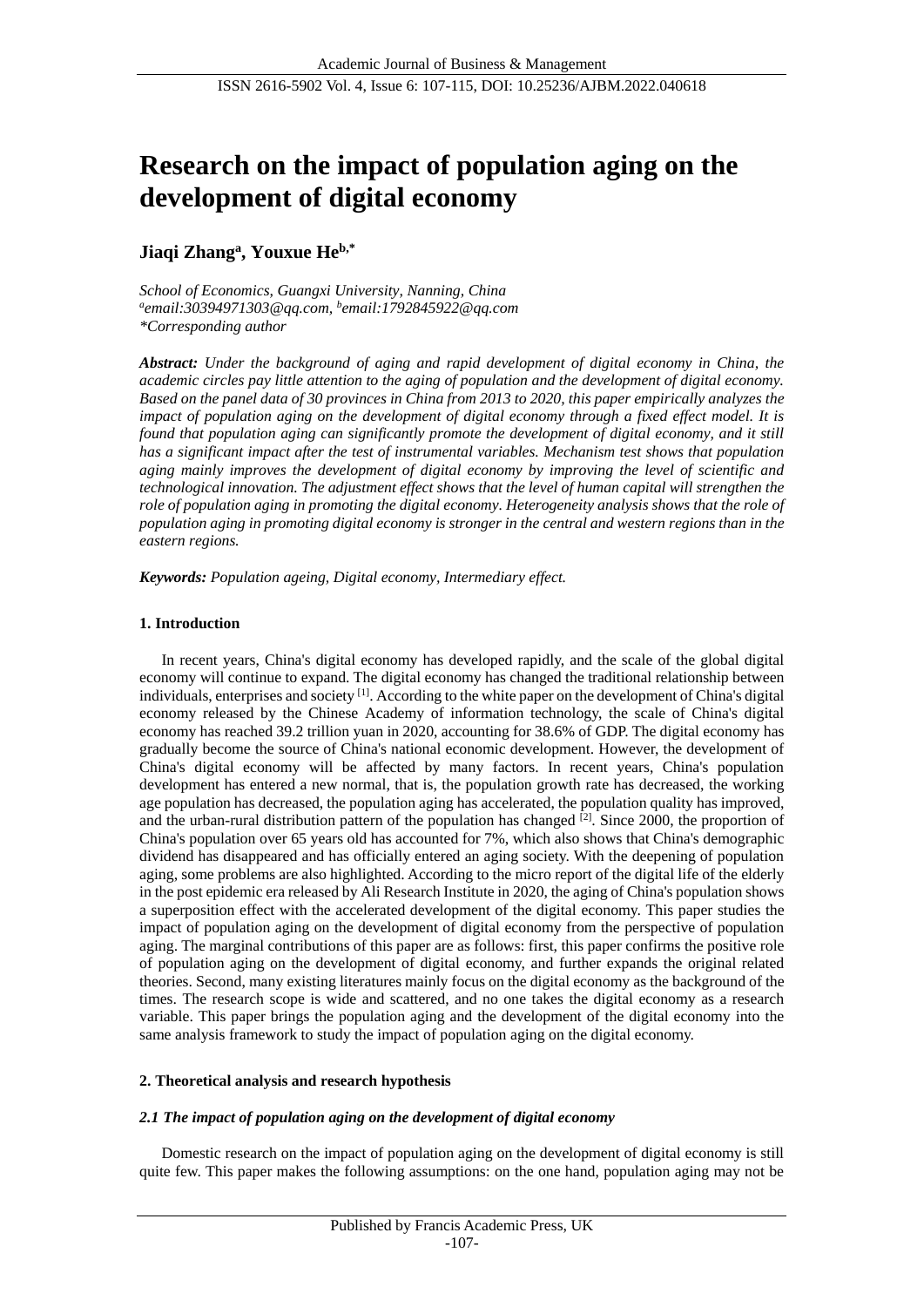conducive to the development of digital economy. With the deepening of population aging, the proportion of aging population also increases. The risk aversion of the elderly and the decline of learning ability will reduce their willingness to apply new digital products. For example, the elderly characteristics of the target group will reduce the use of digital finance  $[3]$ . On the other hand, the aging of the population may be conducive to the development of the digital economy. With the increase of the proportion of the elderly population, the corresponding elderly population will also generate corresponding demand for digital products, and the government will pay more and more attention to the elderly care industry, which will force some financial science and technology companies to develop corresponding digital products suitable for the elderly. Therefore, this paper puts forward the following assumptions:

H0: population aging will inhibit the development of digital economy.

H1: population aging will promote the development of digital economy.

## *2.2 Mechanism of population aging affecting the development of digital economy*

## *2.2.1 Intermediary Effect*

Technological innovation is an important driving force for the development of digital economy, and aging will have an impact on technological innovation. On the one hand, the work experience accumulated by the elderly labor force through learning by doing will make up for the decline in productivity caused by the decline of their cognitive ability, and if the rich experience and mature skills of the elderly complement the new knowledge of the young, it will promote innovation activities  $[4]$ . On the other hand, aging will lead to labor scarcity, which will force enterprises to change production mode, increase investment in technological innovation, and replace human labor through machine production, which is conducive to technological innovation and promote the development of digital economy  $[5]$ . Therefore, this paper puts forward the following assumptions:

H2: population aging will promote the development of digital economy by promoting technological innovation.

## *2.2.2 Regulatory Effect*

Human capital accumulation effect. With the increasing aging of the population, on the one hand, the mature labor force will increase, which is equivalent to increasing the proportion of labor force with work experience  $[6]$ ; On the other hand, the extension of life expectancy increases the benefits of education, which will encourage young people to increase the number of years of education and increase the accumulation of human capital  $[7]$ . The accumulation of human capital will increase the number of talents in digital economy related industries, and then promote the development of digital economy. Therefore, this paper puts forward the following assumptions:

H3: the accumulation of human capital will promote the role of population aging in promoting the development of digital economy.

## *2.3 The heterogeneity of population aging affecting the development of digital economy.*

China is a country with unbalanced regional economic development. Therefore, the impact of population aging on the development of digital economy is likely to be heterogeneous due to regional differences. On the one hand, China's population aging is characterized by regional differences between the East and the west, and there are also obvious differences in the development of digital economy in the East and the central and western regions, which to some extent shows that there may be differences in the impact of population aging on the development of digital economy in different regions. There are also obvious differences in the per capita educational capital and scientific and technological innovation level between the eastern region and the central and western regions. Therefore, this paper puts forward the following assumptions:

H4: the impact of population aging on the development of digital economy is heterogeneous in different regions.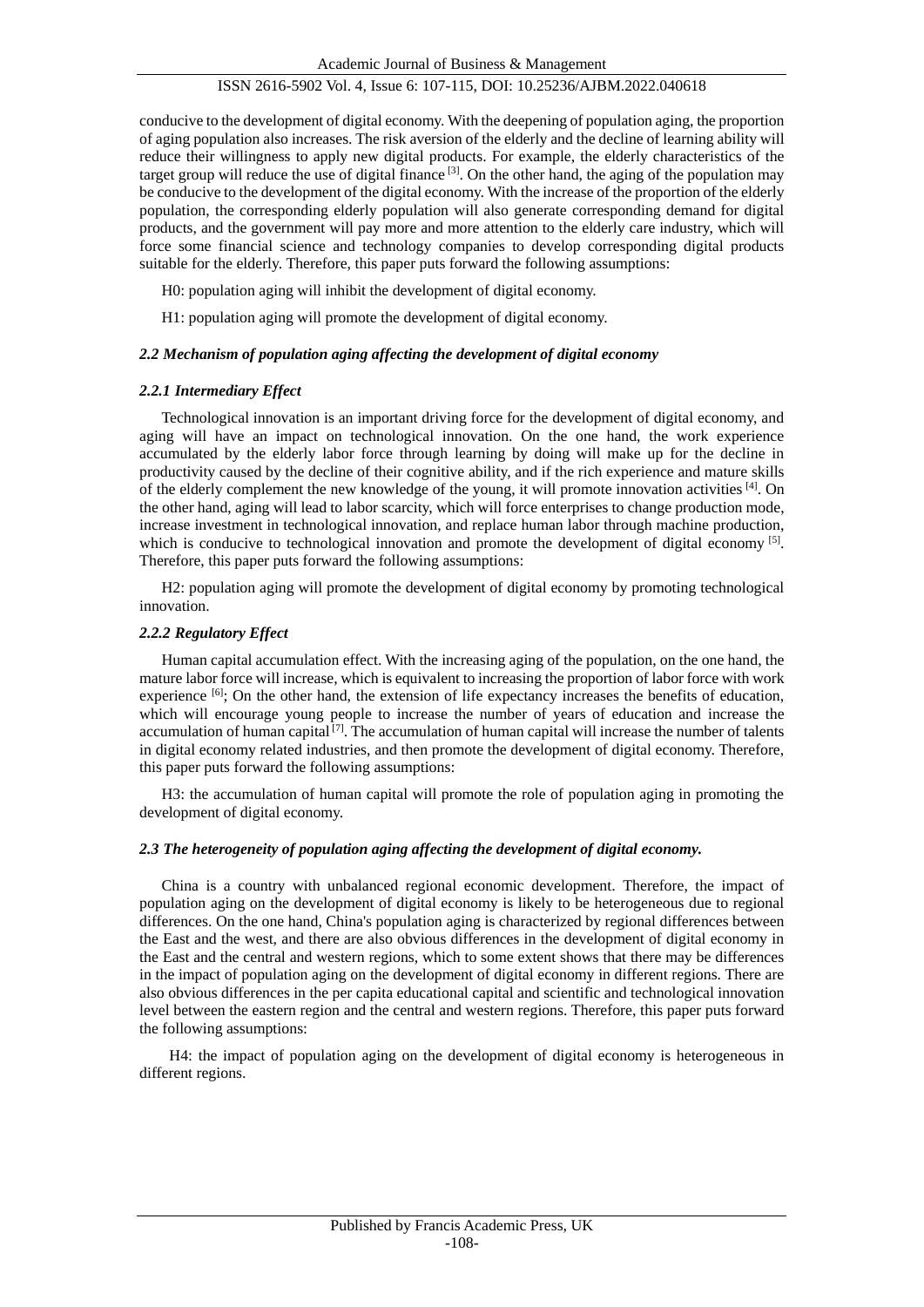#### **3. Research design**

## *3.1 Source of data*

The data of this paper comes from the Chinese National Bureau of statistics, wind database, China Economic and social big data research platform and China Statistical Yearbook.

#### *3.2 Variable description*

1) Explained variable: digital economic development index (DE). This paper constructs the digital economic development index by principal component analysis after standardization through 15 specific variables in the three dimensions of digital economic infrastructure, digital industrialization and industrial digitization. The index system is shown in Table 1.

| <b>First Order</b><br>Dimension   | Second<br>Dimension                                       | Indicator description                                                                                                                                        | Weight |
|-----------------------------------|-----------------------------------------------------------|--------------------------------------------------------------------------------------------------------------------------------------------------------------|--------|
|                                   | Internet<br>penetration                                   | Proportion of Internet users in permanent<br>population (%)                                                                                                  | 0.05   |
|                                   | Telephone<br>penetration                                  | (Total number of telephones (including<br>mobile phones) / total population of<br>Administrative Region) $\times 100$ (units)                                | 0.03   |
| Digital Economy<br>Infrastructure | Long distance<br>optical cable line<br>length             | Long distance optical cable line length<br>$(10000 \text{ km})$                                                                                              | 0.05   |
|                                   | Internet<br>broadband access<br>port                      | Internet broadband access ports (10000)                                                                                                                      | 0.11   |
|                                   | Number of<br>Internet domain<br>names                     | Number of Internet domain names<br>(10000)                                                                                                                   | 0.07   |
| Digital<br>industrialization      | Digital industry<br>practitioners                         | Average number of employees in<br>information transmission, software and<br>information technology service industry<br>at the end of the year (person times) | 0.07   |
|                                   | Software business<br>income                               | Software business income (10000RMB)                                                                                                                          | 0.08   |
|                                   | Per capita<br>information<br>technology<br>service charge | Per capita information technology<br>service charge (RMB/ person)                                                                                            | 0.03   |
|                                   | Total telecom<br>services                                 | Total telecom business (100 million<br>RMB)                                                                                                                  | 0.09   |
|                                   | E-commerce sales                                          | E-commerce sales (100 million RMB)                                                                                                                           | 0.09   |
|                                   | Enterprise<br>informatization<br>level                    | Proportion of enterprises adopting<br>information management (%)                                                                                             | 0.03   |
| Industrial                        | Enterprise website<br>coverage                            | Proportion of enterprises with websites<br>(% )                                                                                                              | 0.02   |
| digitization                      | Digital inclusive<br>financial index                      | Peking University Digital inclusive<br>financial index                                                                                                       | 0.05   |
|                                   | Number of<br><b>Express Services</b>                      | Express delivery volume (10000 pieces)                                                                                                                       | 0.10   |
|                                   | Number of<br>businesses in the<br>digital economy         | Number of legal entities in information<br>transmission, computer service and<br>software industry                                                           | 0.10   |

*Table 1: Digital economy development system*

2) Core explanatory variable: the dependency ratio of the elderly (Ag), expressed by the ratio of the population over 65 to the working population. The dependency ratio of the elderly population can measure the burden of the working population on the elderly population. The corresponding aging rate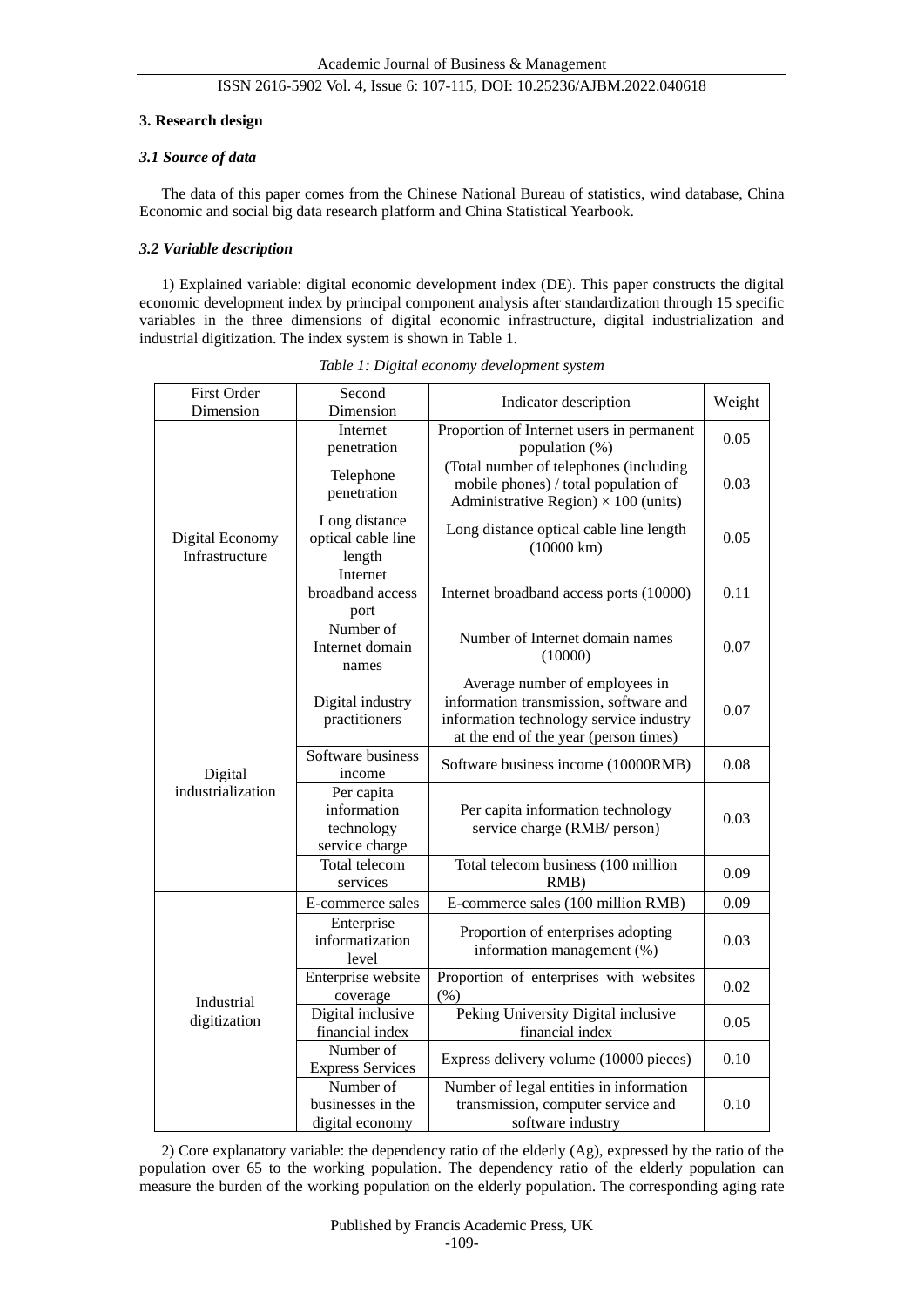is the ratio of the elderly population to the total population (ag2). China's aging shows a trend of decreasing the proportion of the working population and increasing the dependency ratio of the elderly <sup>[8]</sup>. Therefore, in the benchmark regression, this paper uses the dependency ratio of the elderly population for regression, and uses the proportion of the elderly population in the total population as an alternative test in the robustness analysis.

3) Intermediary variables and Regulatory variable: (1) scientific and technological innovation (Tech) is measured by the R & D expenditure of each province. Because the value is large, it is standardized, and the data is from the China Science and technology statistical yearbook. (2) Human capital level: years of education per capita (EDU): measured by years of education per capita, years of education per capita = {(number of primary school population aged 6 and over $\times$ 6) + (Number of junior high school population aged 6 and over  $\angle 9$ ) + (Number of high school population aged 6 and over  $\times 12$ ) + (Number of university population aged 6 and over  $\times 16$ }/ Total number of persons aged 6 and over.

4) Control variables: (1) economic development level (ED): measured by the natural logarithm of per capita GDP; (2) Material capital investment (INV): measured by the proportion of fixed asset investment in GDP; (3) Financial development level (fsize): measured by the ratio of total bank deposits and loans at the end of each province to GDP; (4) Infrastructure construction level (INF): geometric average of mileage of grade highway and railway per square kilometer; (5) Foreign investment level (FDI): foreign direct investment is converted into RMB, and then the natural logarithm is taken; (6) Regional population density (TPD): local resident population / local area per square kilometer, and then take the natural logarithm; (7) Young dependency ratio: the ratio between the number of people aged 0-14 and over and the working population. The young dependency ratio will affect the labor supply of the country in the future and the development of digital economy. (8) Capital formation rate (INR) local total capital expenditure / GDP calculated by expenditure method. The descriptive statistics of variables are shown in Table 2.

| Variable | Obs | Mean   | Std. Dev. | Min      | Max    |
|----------|-----|--------|-----------|----------|--------|
| DE       | 240 |        | 0.75      | $-0.838$ | 3.914  |
| Ag       | 240 | 15.207 | 3.646     | 8.8      | 25.5   |
| Tpd      | 240 | 5.473  | 1.297     | 2.068    | 8.281  |
| Fsize    | 240 | 3.148  | 0.959     | 1.687    | 6.817  |
| Lny      | 240 | 0.862  | 0.3       | 0.198    | 1.597  |
| Inf      | 240 | 0.158  | 0.094     | 0.014    | 0.409  |
| Lnr      | 240 | 0.644  | 0.212     | 0.369    | 1.485  |
| Young    | 240 | 23.002 | 6.221     | 11.7     | 37.17  |
| Fdi      | 240 | 17.725 | 1.564     | 12.715   | 20.811 |
| Ed       | 240 | 10.87  | 0.412     | 10.003   | 12.009 |
| Edu      | 240 | 9.314  | 0.888     | 7.514    | 12.681 |
| Tech     | 240 | 0      |           | $-0.861$ | 4.417  |

*Table 2: Descriptive statistics of variables*

#### *3.3 Model Setting*

#### *3.3.1 Benchmark regression*

Double fixed effect model: in order to measure the impact of population aging on digital economy and avoid errors caused by the influence of some variables affected over time, this paper adopts a twoway fixed effect model for analysis. This paper sets the following measurement model:

$$
De_{it} = \beta_0 + \beta_1 Ag_{it} + \delta_j X_{ijt} + \mu_i + \lambda_i + \varepsilon_{it}(1)
$$

In the above formula subscript  $\mathbf i$  and subscript  $\mathbf t$  represent provinces and times, respectively.  $De_{it}$  represents the digital economic index for the *i* province in the *t* year.  $AG_{it}$  represents the population ageing level of *i* provinces in t Year.  $\delta_i X_{i}$  is the control variable, and j represents the different control variables.  $\mu_i$  is the area effect and  $\lambda_i$  is the time effect.  $\varepsilon_{it}$  is a random perturbation term.

#### *3.3.2 Model of intermediary effect*

In order to test the transmission mechanism of population aging on digital economy, that is, whether the intermediary effect exists. In this paper, First, we use stepwise regression method to test the mediating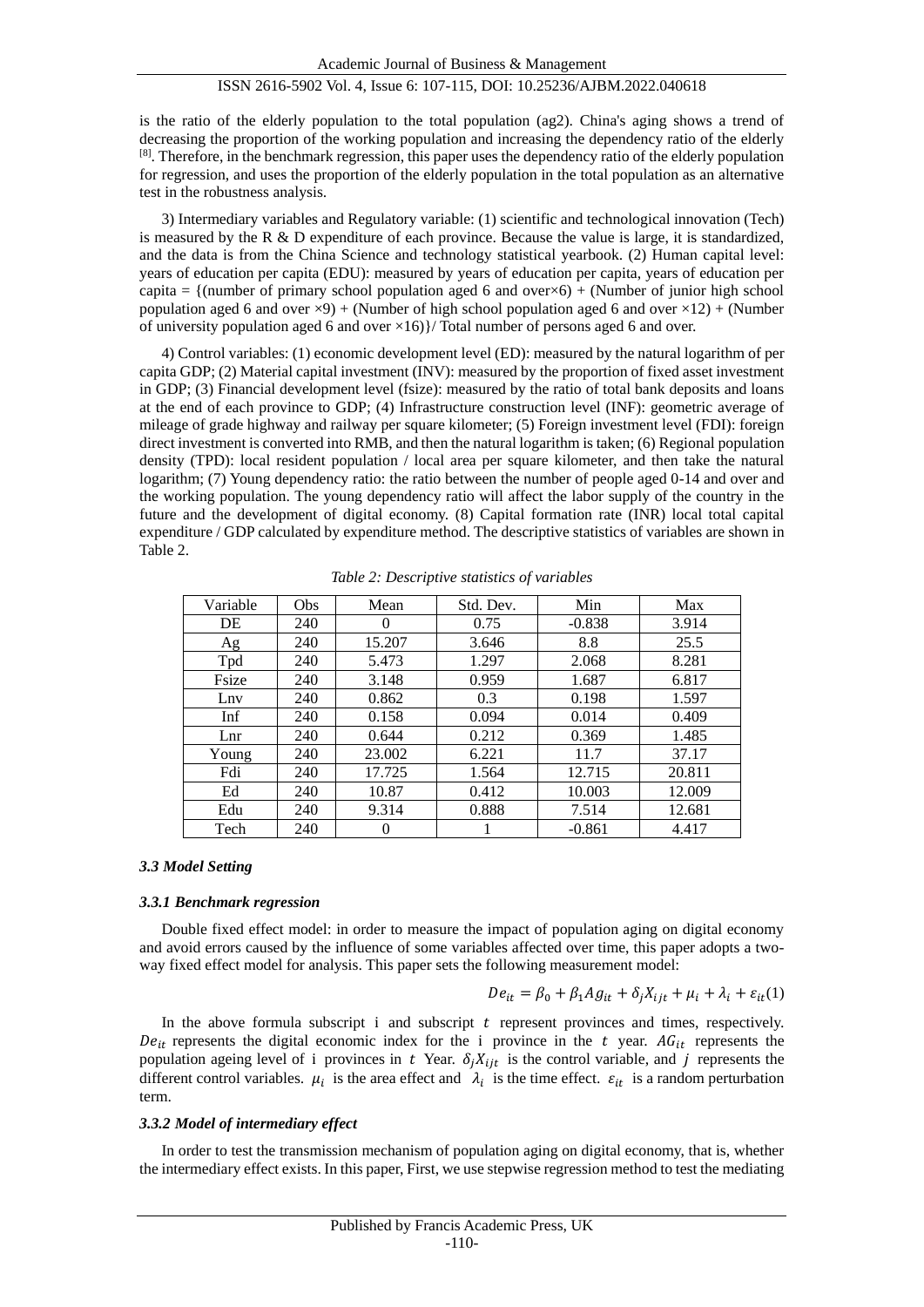effect. Secondly, the robustness is tested by Sobel test. The econometric model is constructed as follows:

$$
De_{it} = \alpha_0 + \alpha_1 Ag_{it} + \delta_{1j} X_{ijt} + \mu_{1t} + \varepsilon_{1it}(2)
$$

$$
Z_{it} = \beta_0 + \beta_1 Ag_{it} + \delta_{2j} X_{ijt} + \mu_{2t} + \varepsilon_{2it}(3)
$$

$$
De_{it} = \gamma_0 + \gamma_1 Ag_{it} + \gamma_2 Z_{it} + \delta_{3j} X_{ijt} + \mu_{3t} + \varepsilon_{3it}(4)
$$

Where  $Z_{it}$  is the intermediate variable. If  $\alpha_1$  is significantly positive and  $\beta_1$  is significantly positive, then the mediator effect is significant. If  $\gamma_1$  is not significant at this point, then the mediator effect is called the complete mediator. If  $\gamma_1$  is significant but smaller than  $\alpha_1$ , then it is called a partial mediator.

#### *3.3.3 Regulatory Effect Model*

In order to test Hypothesis 3, the following econometric model is set up in this paper:

$$
De_{it} = \beta_0 + \beta_1 Ag_{it} + \beta_2 e \, du_{it} + \beta_3 c \, Ag_{it} \times e \, du_{it} + \delta_{4j} X_{ijt} + \mu_{4i} + \lambda_{4i} + \varepsilon_{4it}(5)
$$

Where  $edu_{it}$  is the level of human capital and  $c_A g_{it} \times e_A u_{it}$  is the Regulatory variable, it is the value of  $Ag_{it}$  and  $edu_{it}$  cross-multiplied. In order to explain the meaning of model Coefficients, both  $Ag_{it}$  and e du<sub>it</sub> are treated centrally in this paper.

#### **4. Empirical results and analysis of the model**

#### *4.1 Benchmark regression*

In order to alleviate the volatility of data and the possible heteroscedasticity problem, this paper logarithmically processes the economic development level, foreign direct investment level and regional population density in the control variables. According to the results of Hausman test, this paper selects the fixed effect model for benchmark regression. First of all, it examines the direct effect of population aging on the development of digital economy. Where de represents the development level of digital economy, and the specific empirical results are shown in Table 3. Among them, (1) is a mixed regression without considering time effect and regional effect; (2) The formula is the fixed effect regression considering the regional effect; (3) The formula is the fixed effect regression result considering both time effect and regional effect. It is not difficult to see that the results of the three regression show that population aging has a positive and significant effect on the development of digital economy, and all have passed the significance test. In model (3), the coefficient of population aging on the development of digital economy is 0.037, that is, when the population aging increases by 1 unit, hypothesis H1 is preliminarily verified.

|                          | (1)        | (2)        | (3)        |
|--------------------------|------------|------------|------------|
| <b>VARIABLES</b>         | DE         | DE         | DE         |
|                          |            |            |            |
| Ag                       | $0.029***$ | $0.072***$ | $0.037**$  |
|                          | (2.859)    | (5.250)    | (2.077)    |
| <b>Control Variables</b> | <b>YES</b> | <b>YES</b> | <b>YES</b> |
| Observations             | 240        | 240        | 240        |
| R-squared                | 0.746      | 0.931      | 0.941      |
| Year Fixed               | NO         | NO.        | <b>YES</b> |
| Area Fixed               | NO         | YES        | YES        |

*Table 3: Results of baseline regression*

t-value in parentheses

\*\*\* p<0.01, \*\* p<0.05, \* p<0.1

#### *4.2 Endogenous analysis*

In the previous analysis, the fixed effect model is used for regression analysis. Although the time effect is controlled and enough control variables are added, there may still be the problems of missing variables and reverse causality, resulting in the unreliability of the previous analysis. In order to further alleviate endogeneity, this paper selects the number of elderly care beds in a region and the lag period of the core explanatory variable as instrumental variables for analysis. An instrumental variable needs to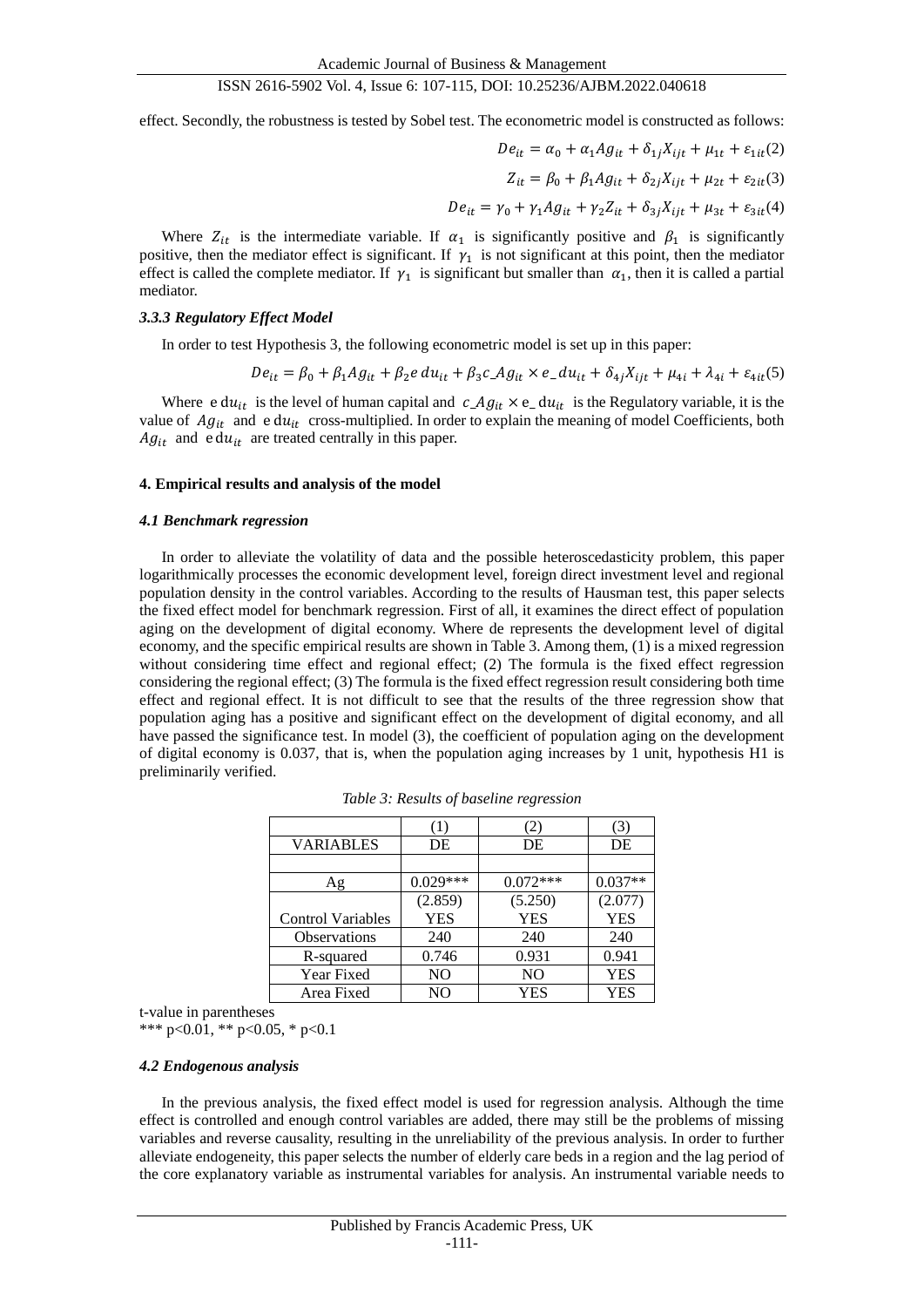satisfy both exogenous and correlation conditions. On the one hand, with the increasing population aging rate in a region, the demand for the number of elderly care beds will also increase, and the lag of population aging in one period itself will affect the degree of population aging in the next period. Therefore, these two instrumental variables are consistent with correlation. On the other hand, there is no direct relationship between the number of elderly care beds in a region and the development of digital economy, while the development degree of digital economy in the current period and other random disturbance items themselves will not affect the degree of population aging in the previous period, so these two instrumental variables also meet the exogenous conditions. Table 4 below shows the regression results of instrumental variables.

|                          | (1) FE     | 2) IV      |
|--------------------------|------------|------------|
| <b>VARIABLES</b>         | DE         | DE         |
|                          |            |            |
| Αg                       | $0.037**$  | $0.097**$  |
|                          | (2.077)    | (2.146)    |
| <b>Control Variables</b> | <b>YES</b> | <b>YES</b> |
| Observations             | 240        | 210        |
| R-squared                | 0.941      | 0.771      |
| Year Fixed               | YES        | YES        |
| Area Fixed               | YES        | YES        |

| Table 4: Regression results for tool variables |  |  |  |  |
|------------------------------------------------|--|--|--|--|
|                                                |  |  |  |  |

t-value in parentheses

#### *4.3 Analysis of the population ageing's impact on the digital economy*

#### *4.3.1 Analysis of intermediary effect*

In order to further analyze how population aging affects the development of digital economy and find out the transmission mechanism, this paper uses the method of Hayes to test the intermediary effect, and uses the stepwise regression method to verify whether technological innovation is the intermediary variable of population aging affecting digital economy. The robustness test is carried out by bootstrap and Sobel methods. The results of intermediary regression and Sobel are shown in Table 5.

|                          | (1)        | (2)        |  |
|--------------------------|------------|------------|--|
| <b>VARIABLES</b>         | Tech       | DE         |  |
|                          |            |            |  |
| Tech                     |            | $0.722***$ |  |
|                          |            | (25.024)   |  |
| Ag                       | $0.037**$  | 0.011      |  |
| <b>Control Variables</b> | (2.024)    | (1.479)    |  |
|                          | <b>YES</b> | <b>YES</b> |  |
| Sobel                    | $0.0264**$ |            |  |
|                          |            | (2.024)    |  |
| Observations             | 240        | 240        |  |
| R-squared                | 0.952      | 0.986      |  |
| Year Fixed               | <b>YES</b> | <b>YES</b> |  |
| Area Fixed               | YES        | YES        |  |

*Table 5: Stepwise regression and Sobel test*

t-value in parentheses

\*\*\* p<0.01, \*\* p<0.05, \* p<0.1

From the regression of the model (1) in Table 5 above, it can be seen that there is a positive and significant relationship between population aging and technological innovation, while putting technological innovation into the model in formula (2), it is found that the variables of population aging that had a positive and significant relationship with digital economy are no longer significant, while there is a positive and significant relationship between technological innovation and the development of digital economy, which shows that technological innovation is the medium of population aging affecting digital economy, There is an intermediary effect. According to Sobel, the coefficient is significantly positive, which is consistent with the conclusion of stepwise.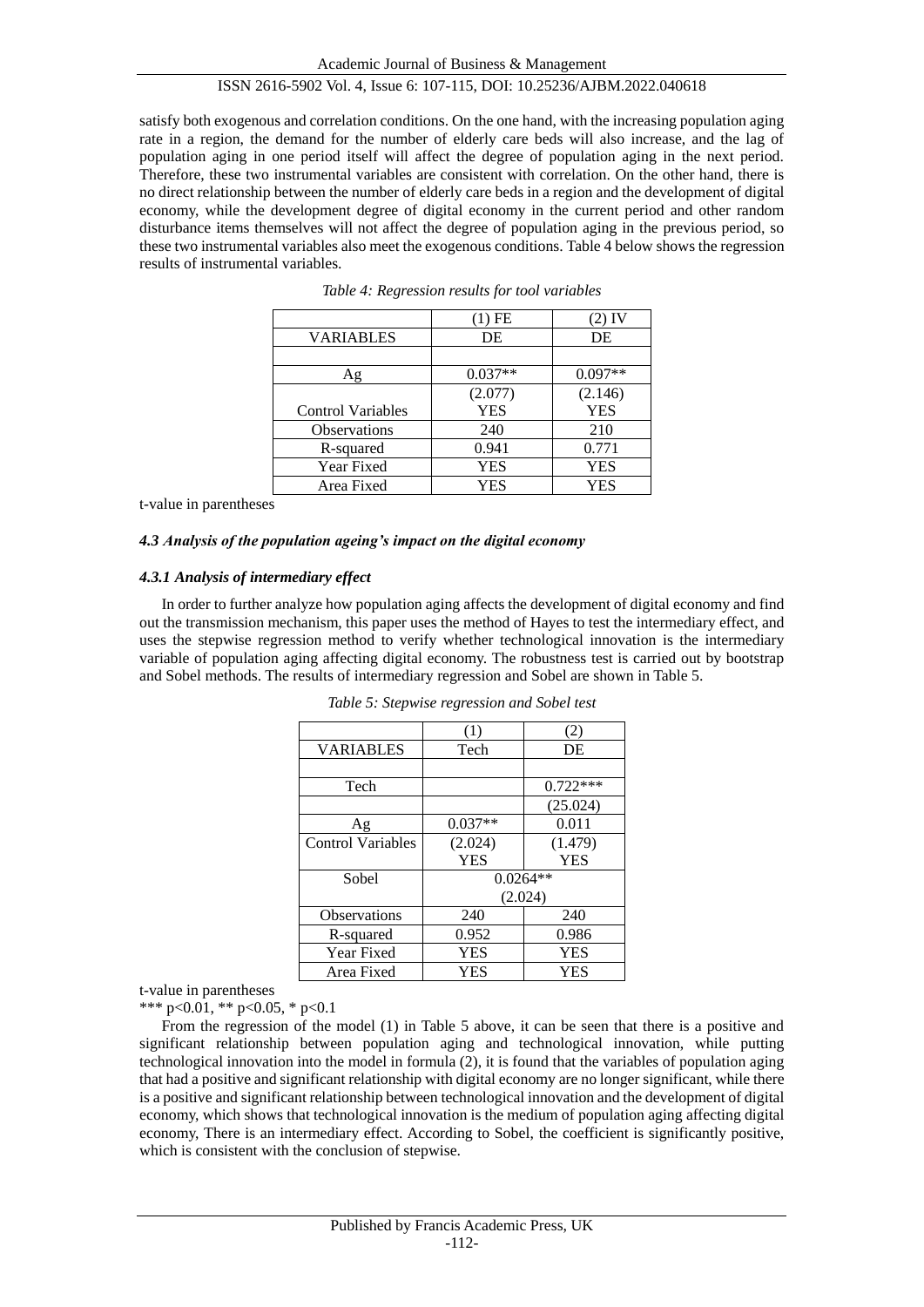#### *4.3.2 Regulation Effect Analysis*

The above discusses the intermediary effect of population aging on the development of digital economy. Next, in order to test H 3, this paper sets up a regulation effect model and adds human capital investment to the regression model. In order to facilitate the interpretation of logarithm, the interaction term in the model is the multiplication of population aging and human capital investment after centralization. Its economic meaning is that when the human capital takes the average value of the sample, what is the impact of each unit of population aging on the development of digital economy. The regression results of regulatory effects are shown in Table 6.

|                          | (1)        | (2)        |
|--------------------------|------------|------------|
| <b>VARIABLES</b>         | DE         | DE         |
|                          |            |            |
| Ag                       | $0.037**$  | 0.026      |
|                          | (2.077)    | (1.367)    |
| Edu                      |            | 0.037      |
|                          |            | (0.448)    |
| $c_Ag \times L$ Edu      |            | $0.014**$  |
|                          |            | (2.203)    |
| <b>Control Variables</b> | <b>YES</b> | <b>YES</b> |
| <b>Observations</b>      | 240        | 240        |
| R-squared                | 0.941      | 0.943      |
| Year Fixed               | <b>YES</b> | <b>YES</b> |
| Area Fixed               | YES        | <b>YES</b> |

| Table 6: Regression of regulatory effect |  |  |  |
|------------------------------------------|--|--|--|
|------------------------------------------|--|--|--|

t-value in parentheses

\*\*\* p<0.01, \*\* p<0.05, \* p<0.1

According to the regression results of regulatory effect in Table 6, the regulatory effect (c\_Ag  $\times$ c\_Edu) was 0.014 and passed the significance test. It shows that per capita education capital plays a positive regulatory role in the process of population aging affecting the development of digital economy. Per capita educational capital will promote the positive impact of population aging on the development of digital economy. That is, the increase of per capita educational capital will strengthen the positive effect of population aging on the development of digital economy.

## **5. Further analysis**

## *5.1 Robustness test*

*Table 7: Robustness test*

|                          | $(1)$ Benchmark | (2)             | (3) Replace | $(4)$ Tail Tuck |
|--------------------------|-----------------|-----------------|-------------|-----------------|
|                          | regression      | Replacement     | the         |                 |
|                          |                 | sample interval | population  |                 |
|                          |                 |                 | ageing      |                 |
|                          |                 |                 | variable    |                 |
| <b>VARIABLES</b>         | DE              | DE              | DE          | DE              |
|                          |                 |                 |             |                 |
| Ag                       | $0.037**$       | $0.043***$      |             | $0.040**$       |
|                          | (0.018)         | (0.011)         |             | (0.018)         |
| Ag2                      |                 |                 | $0.061**$   |                 |
|                          |                 |                 | (0.026)     |                 |
| <b>Control Variables</b> | <b>YES</b>      | <b>YES</b>      | <b>YES</b>  | <b>YES</b>      |
| <b>Observations</b>      | 210             | 210             | 180         | 180             |
| Adjusted R-squared       | 0.941           | 0.960           | 0.942       | 0.942           |
| Year Fixed               | <b>YES</b>      | <b>YES</b>      | <b>YES</b>  | <b>YES</b>      |
| Area fixed               | <b>YES</b>      | <b>YES</b>      | <b>YES</b>  | <b>YES</b>      |

t-value in parentheses

\*\*\* p<0.01, \*\* p<0.05, \* p<0.1

In order to verify whether the impact of population aging on the development of digital economy is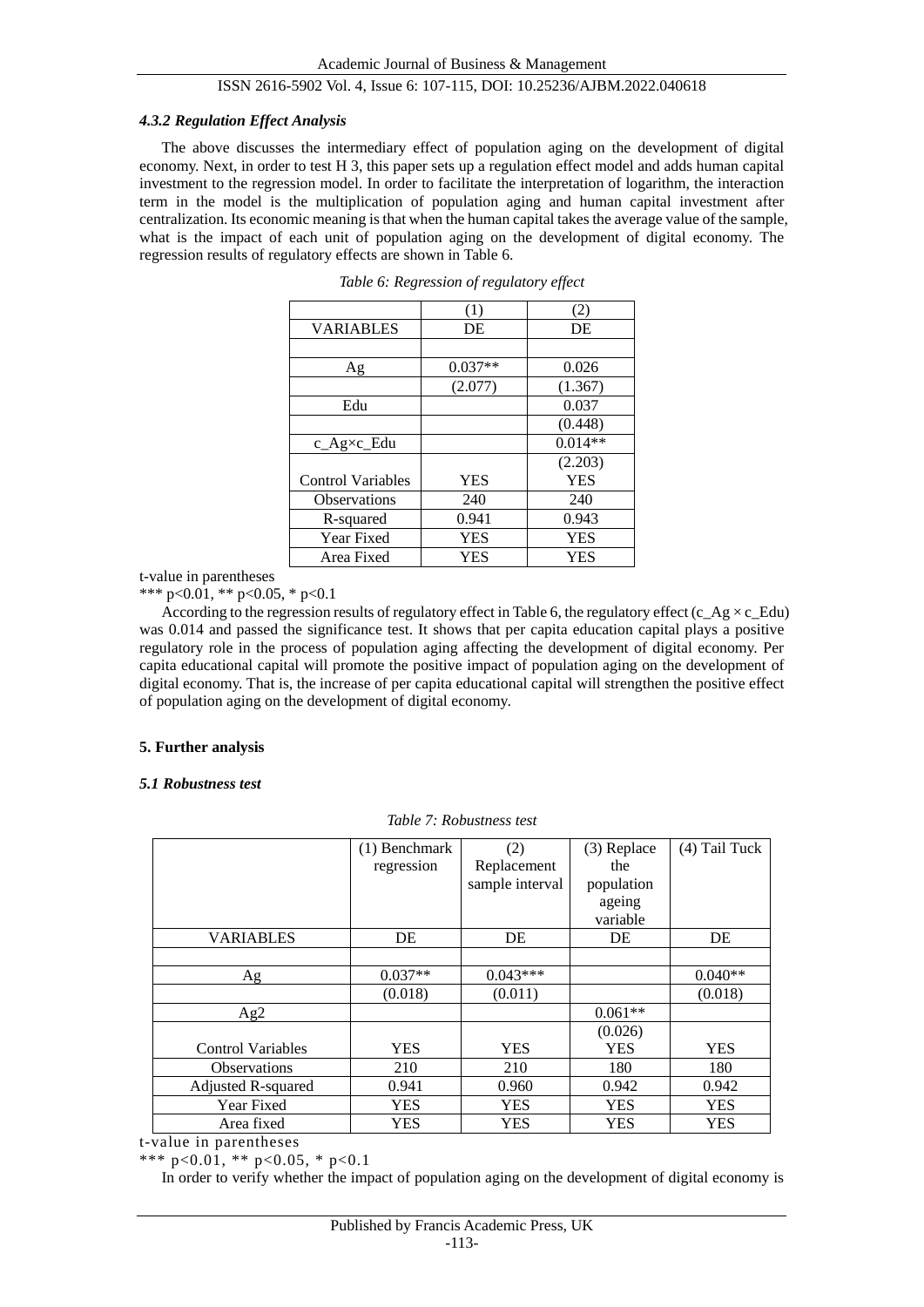stable, this paper uses the proportion of the elderly population in the total population to replace the dependency ratio of the elderly population, reduces the sample interval (delete the samples in 2019 and 2020), and shrinks the tail of variables to test the robustness. The results of the robustness test are shown in Table 7: according to the results of the robustness test, when the core explanatory variables are replaced, the population aging still has a positive and significant relationship with the development of digital economy, and the coefficient increases slightly. When the sample interval is replaced and the tail is reduced by 1%, the population aging coefficient still has a positive and significant relationship with the development of digital economy, which has passed the significance test. As mentioned in the summary, this paper believes that population aging has a positive promoting relationship with the development of digital economy, and the result is stable.

## *5.2 Heterogeneity analysis*

As China is a country with a vast geographical area, the imbalance of economic development between the eastern and central and western regions is obvious. Therefore, it is necessary to test the heterogeneity between the eastern and central and western regions. This paper divides samples into the eastern and central and western regions; the dummy variable is 1 in the eastern region and 0 in the central and western regions. Because the coefficients of grouped regression may have the problem of overlapping confidence intervals, the regression coefficients cannot be directly compared. Therefore, Fisher combination test is introduced to test whether there are significant differences in the heterogeneity of different regions and different aging degrees. The results of regression and inter group difference test are shown in table 8.

|                          | (1) Eastern Region | (2) Central and |
|--------------------------|--------------------|-----------------|
|                          |                    | Western regions |
| <b>VARIABLES</b>         | DE                 | DE              |
|                          |                    |                 |
| Αg                       | $-0.030$           | $0.045***$      |
|                          | (0.029)            | (0.015)         |
| <b>Control Variables</b> | <b>YES</b>         | <b>YES</b>      |
|                          |                    |                 |
| <b>Observations</b>      | 104                | 136             |
| R-squared                | 0.955              | 0.963           |
| Year Fixed               | <b>YES</b>         | <b>YES</b>      |
| Area Fixed               | YES                | YES             |

*Table 8: Heterogeneity test*

t-value in parentheses

\*\*\* p<0.01, \*\* p<0.05, \* p<0.1

According to Table 8, we find that the impact of population aging on digital economy is significantly positive in the central and western regions, and the coefficient of population aging is 0.045, which has passed the significance test, but not in the eastern region; It shows that different regional distribution has a significant impact on digital economy. The possible reason is that the eastern region has attracted migrant workers from the central and western regions due to its economically developed advantages, and most of these migrant workers are mainly migrant workers. Migrant workers' knowledge and skills cannot be improved rapidly in a short time, and may not be able to make a great contribution to the development of digital economy. At the same time, the acceptance of migrant workers will also alleviate the degree of aging in the eastern region, which will weaken the impact of population aging on the development of digital economy. The rapid development of population aging in the central and western regions and the transfer of young people to the east also promote the development of digital economy.

## **6. Conclusion**

Based on the provincial panel data from 2013 to 2020, this paper constructs an index evaluation system based on the three dimensions of "digital economic infrastructure, industrial digitization and digital industrialization", measures and evaluates the development indicators of digital economy in various regions of China with the help of principal component analysis, and constructs an econometric model for Empirical Analysis on the role of population aging in digital economy. The study found that: first, population aging can significantly promote the development of China's digital economy, but there is regional heterogeneity in the degree of impact. The role of population aging in promoting the development of digital economy is more significant in the central and western regions. The results of